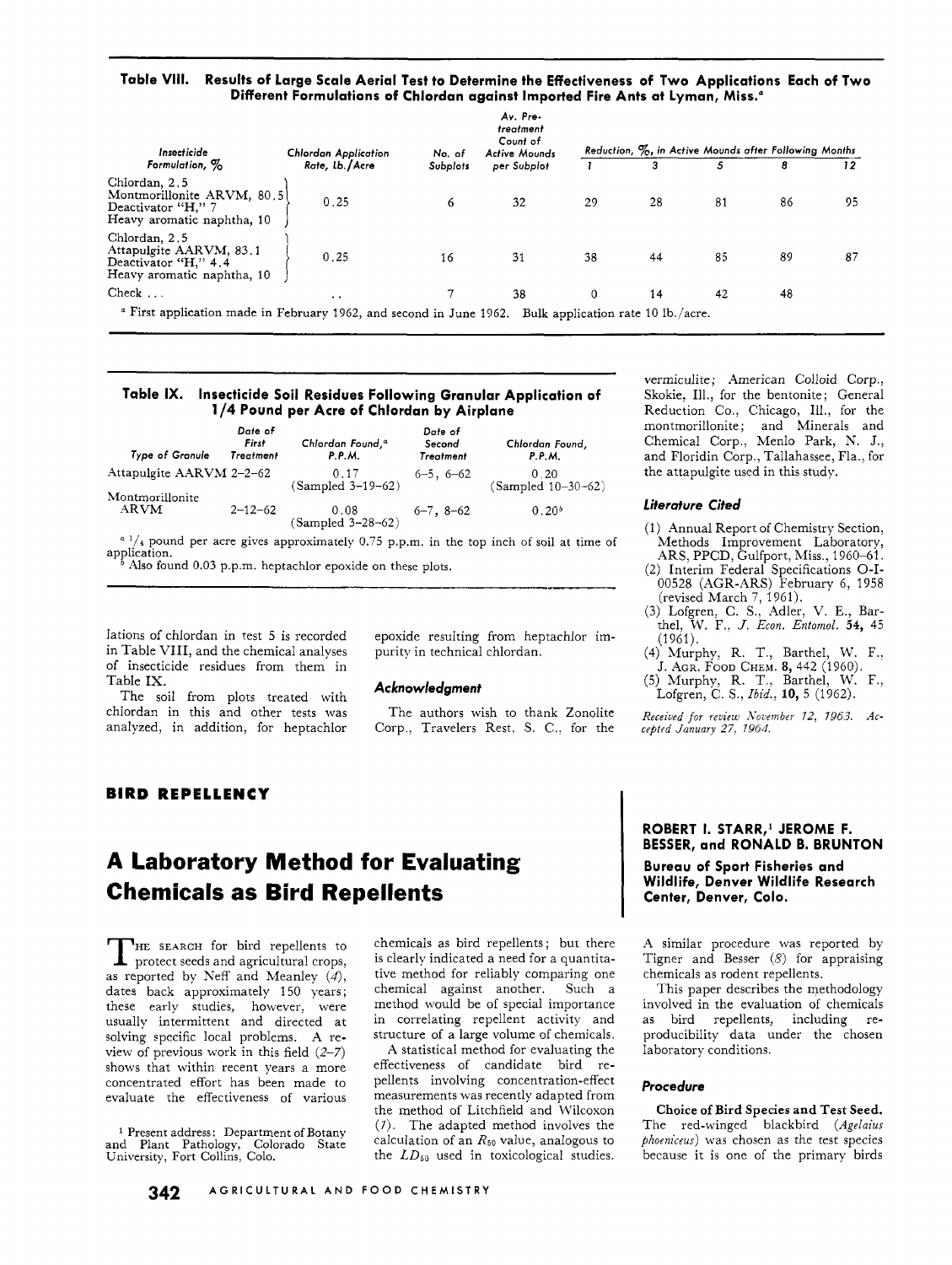A statistical method involving concentration-effect measurements has recently been adapted for evaluating chemicals as red-winged blackbird repellents. The technique involves the calculation of an  $R_{50}$  value (confidence limits at  $\alpha = 0.05$ ) expressed as the concentration of chemical required to repel *50%* of the test birds under given test conditions, and yields an estimating equation from which  $R_1$  to  $R_{99}$  can be determined. Although the most reliable and reproducible data are obtained using only new blackbirds, for general comparative purposes satisfactory results are obtained using previously tested birds.

involved in depredations to agricultural crops in the United States. Milo maize and hulled rice seeds were utilized as test materials for the repellent evaluations. Both grains were readily accepted by the birds, were uniform, and were of sufficient size so that an adequate coating of chemical could be deposited upon the surface.

Training of Test Birds. The wild birds were held in laboratory holding cages (20  $\times$  15  $\times$  22 inches) in groups of 10, and offered only rice or milo and water for a 2- or 3-day period. Under these conditions, red-winged blackbirds consumed approximately 10 grams (400 to 500 seeds) per bird daily. The birds were then placed in individual cages  $(9^3/4 \times 7 \times 8$  inches) in a 60-cage bioassay rack, and offered 25 seeds and water for a 16- to 18-hour period. The cages were covered with small **(3/g** inch) mesh bronze wire to avoid loss of any seeds that might be spilled. Those birds that consumed the 25 seeds, usually more than 90% of the candidates, were retained for the repellent tests.

Application **of** Chemicals to Seeds. The chemicals soluble in acetone were dissolved in the solvent, and 6- to 12 ml. aliquants of the solutions, depending upon the concentrations desired, were added to 100-gram quantities of rice or milo contained in 1-pint glass jars. The seeds were coated with the chemicals by shaking the jars; the acetone was evaporated by periodic venting of the containers. Those chemicals insoluble in acetone were added directly to the rice, and 6- to 12-ml. volumes of acetone were added to form a slurry; the seeds were then coated as above.

## **Table 1. Reproducibility of Concentration-Repellent Effect Determinations for Chemicals Applied to Milo and Rice Seed and Tested with Male and Female Redwings (Previously Tested One to Five Times)**

|                                               |                                                    |                      | Confidence<br>Limits                            |                      |
|-----------------------------------------------|----------------------------------------------------|----------------------|-------------------------------------------------|----------------------|
| Code or                                       | Replication                                        | $R_{50},$            | $\alpha = 0.05$ ,                               | Slope                |
| Chemical Name                                 |                                                    | Z                    | z                                               | Function             |
| DRC-1324                                      | 1 <sup>a</sup>                                     | 0.002                | $0.001 - 0.004$                                 | 3.64                 |
|                                               | 2 <sup>a</sup>                                     | 0.005                | $0.002 - 0.010$                                 | 3.78                 |
| DRC-1318                                      | 1a                                                 | 0.02                 | $0.01 - 0.06$                                   | 4.30                 |
|                                               | 2#                                                 | 0.05                 | $0.01 - 0.16$                                   | 12.80                |
| <b>DRC-1330</b>                               | 1 <sup>a</sup>                                     | 0.12                 | $0.06 - 0.24$                                   | 6.84                 |
|                                               | 2 <sup>a</sup>                                     | 0.21                 | $0.05 - 0.99$                                   | 11.30                |
| 1-Hydroxy-2-pyri-                             | 1 <sup>b</sup>                                     | 0.30                 | $0.17 - 0.49$                                   | 2.36                 |
| dine thione di-                               | $2^{\alpha}$                                       | 0.18                 | $0.04 - 0.77$                                   | 9.57                 |
| sulfide                                       | 3a                                                 | 0.12                 | $0.03 - 0.54$                                   | 9.58                 |
| 1,1 'Iminodian-                               | 1 <sub>b</sub>                                     | 0.20                 | $0.10 - 0.30$                                   | 2.40                 |
| thraquinone                                   | 2 <sup>a</sup>                                     | 0.23                 | $0.11 - 0.48$                                   | 3.13                 |
| Tetramethylthiuram<br>disulfide               | 1 <sub>b</sub><br>2 <sup>b</sup><br>3 <sup>a</sup> | 0.37<br>0.32<br>0.25 | $0.20 - 0.68$<br>$0.20 - 0.51$<br>$0.12 - 0.52$ | 1.95<br>3.74<br>4.22 |
| 9,10-Anthraquinone                            | 1 <sup>b</sup>                                     | 0.13                 | $0.07 - 0.23$                                   | 2.57                 |
|                                               | 2 <sup>a</sup>                                     | 0.26                 | $0.12 - 0.57$                                   | 4.77                 |
|                                               | 3a                                                 | 0.49                 | $0.25 - 0.96$                                   | 2.92                 |
| Benzanthrone                                  | 1 <sub>b</sub>                                     | 0.29                 | $0.08 - 0.99$                                   | 7.54                 |
|                                               | 2 <sup>a</sup>                                     | 0.56                 | $0.22 - 1.46$                                   | 4.39                 |
| n-Dodecylguanidine<br>acetate                 | 15<br>2 <sup>a</sup><br>3α                         | 0.40<br>0.50<br>0.62 | $0.17 - 0.96$<br>$0.31 - 0.80$<br>$0.39 - 0.99$ | 6.97<br>2.09<br>2.08 |
| 1,3,5-Trinitro-<br>benzene aniline<br>complex | 1 <sub>b</sub><br>2 <sub>b</sub>                   | 0.90<br>1.07         | $0.71 - 1.13$<br>$0.95 - 1.21$                  | 1.46<br>1.21         |
| <sup>4</sup> Rice.<br><sup>b</sup> Milo.      |                                                    |                      |                                                 |                      |

Concentration-Effect Measurements. Twenty-five treated seeds were placed in each of 10 aluminum cups  $(3^{1}/_{4}$ inch diameter  $\times$   $1^{3}/_{4}$  inches high) and offered to 10 individually caged male and female redwings for a 16- to 18-hour (3 P.M. to 8 **A.M.)** test period; water was available during this time. **A** bird was considered repelled if 13 or more seeds were uneaten at the end of the test.

Depending upon the initial results, subsequent concentrations were increased or reduced in geometric progressions. The concentration, expressed in per cent of chemical **(w./w.)** contained on 100 grams of seed, and percentage of birds repelled were plotted on two- or three-<br>cycle logarithm-probability paper logarithm-probability paper. Three to five concentrations were normally sufficient to establish a regression line. The regression line was plotted from which the  $R_{50}$  value (that concentration of chemical expected to repel 50% of a given blackbird population) and confidence limits  $(\alpha = 0.05)$ were calculated.  $R_1$  to  $R_{99}$  could be estimated from the line.

## **Results** *and Discussion*

The reproducibility of the method, as given in Table I, was appraised by replicating each of 10 chemicals two or three times. The redwings used in each test had previously been tested one to

#### **Table II. Comparison of Concentration-Repellent Effect Determinations Using New Birds and Birds Previously Tested 1 to 5 Times**

| Chemical<br>Code | Replication    | $R_{50}$<br>% | Confidence<br>Limits<br>$\alpha = 0.05$ .<br>Z,   | Slope<br>Function |
|------------------|----------------|---------------|---------------------------------------------------|-------------------|
| DRC-1324         | 1 <sub>a</sub> | 0.007         | $0.003 - 0.015$                                   | 3.63              |
|                  | 2 <sup>a</sup> | 0.007         | $0.003 - 0.015$                                   | 3.84              |
|                  | 36             | 0.002         | $0.001 - 0.004$                                   | 3.64              |
|                  | 4 <sup>b</sup> | 0.005         | $0.002 - 0.01$                                    | 3.78              |
| DRC-1325         | 1 <sup>a</sup> | 0.02          | $0.009 - 0.03$                                    | 3.44              |
|                  | 26             | 0.004         | $0.002 - 0.01$                                    | 8.00              |
| DRC-1343         | 1 <sup>a</sup> | 0.11          | $0.05 - 0.23$                                     | 3.26              |
|                  | 2 <sub>b</sub> | 0.06          | $0.03 - 0.12$                                     | 2.24              |
|                  | 36             | 0.02          | $0.008 - 0.05$                                    | 5.37              |
| DRC-958          | 1 <sup>a</sup> | 2.3           | $0.89 - 5.98$                                     | 2.84              |
|                  | 2 <sub>b</sub> | 0.82          | $0.65 -1.04$                                      | 1.30              |
| 4 New birds      |                |               | <sup>b</sup> Birds previously tested 1 to 5 times |                   |

<sup>a</sup> New birds. b Birds previously tested 1 to 5 times.